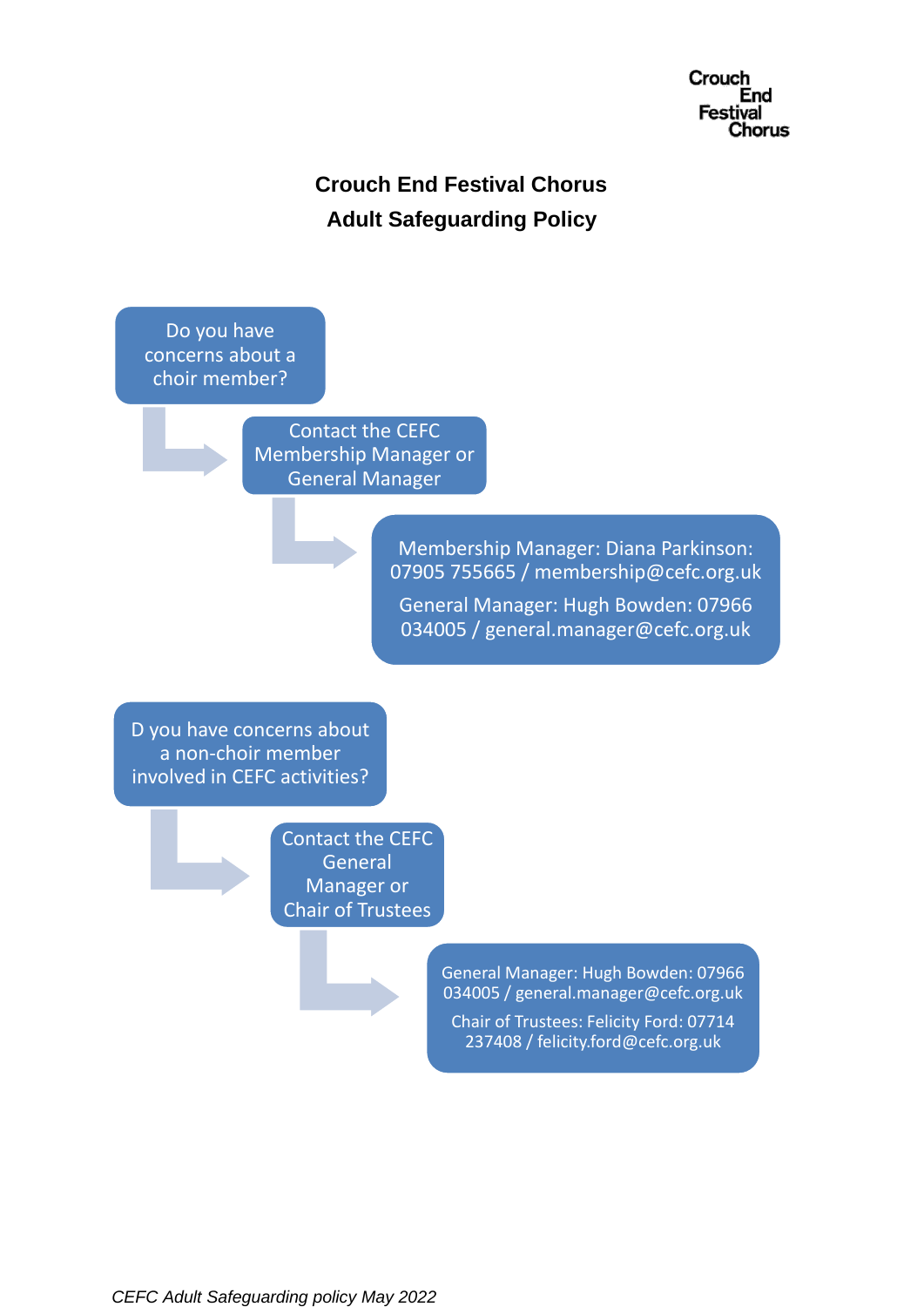## **Purpose**

## **1. Introduction: what is safeguarding?**

'Safeguarding means protecting an adult's right to live in safety, free from abuse and neglect. It is about people and organisations working together to prevent and stop both the risks and experience of abuse or neglect, while at the same time making sure that the adult's wellbeing is promoted including, where appropriate, having regard to their views, wishes, feelings and beliefs in deciding on any action. This must recognise that adults sometimes have complex interpersonal relationships and may be ambivalent, unclear or unrealistic about their circumstances.' *Care and Support Statutory Guidance, Department of Health Feb 2017*

All adults should be able to live free from fear and harm, but some may find it hard to get the help and support they need to stop abuse.

An adult may be unable to protect themselves from harm or exploitation for many reasons, including their mental or physical incapacity, sensory loss or physical or learning disabilities. This includes an adult who is usually able to protect themselves from harm, but may become unable to do so because of an accident, disability, frailty, addiction or illness.

The Care Act states that everyone has a role to play in the safeguarding of adults and therefore CEFC has created this document to identify what actions we might need to take.

## **2. Who do adult safeguarding duties apply to?**

The Care Act 2014 sets out that adult safeguarding duties apply to *any* adult who:

- has care and support needs, by reason of mental or other disability, age or illness, and/or
- is experiencing, or is at risk of, abuse and neglect, and/or
- is unable to protect themselves from the risk or the experience of abuse or neglect, harm or exploitation.

According to the Act, an 'adult at risk' may include people with a wide range of disabilities and circumstances, or who may be experiencing conditions that reduce their choice and control, their ability to make decisions or to protect themselves from harm and exploitation.

## **3. Application to CEFC**

Crouch End Festival Chorus (CEFC) is a large, non-professional, symphonic choir. It is a registered charity whose key aim is to sing and promote choral music to the public at the highest standards. Because of the nature of the individual skills, commitment and focus required to fulfil this aim it is unlikely that we will have members who are at risk because of learning difficulties, although risk of abuse (e.g. domestic violence, controlling behaviours), self-harm or neglect, substance abuse or alcohol problems might occur at any time.

We have a very wide age range within the choir and some of our members have physical impairments or disabilities, or may experience some mental health issues. This might affect their control of their daily lives and therefore at times impact on

#### *CEFC Adult Safeguarding policy May 2022*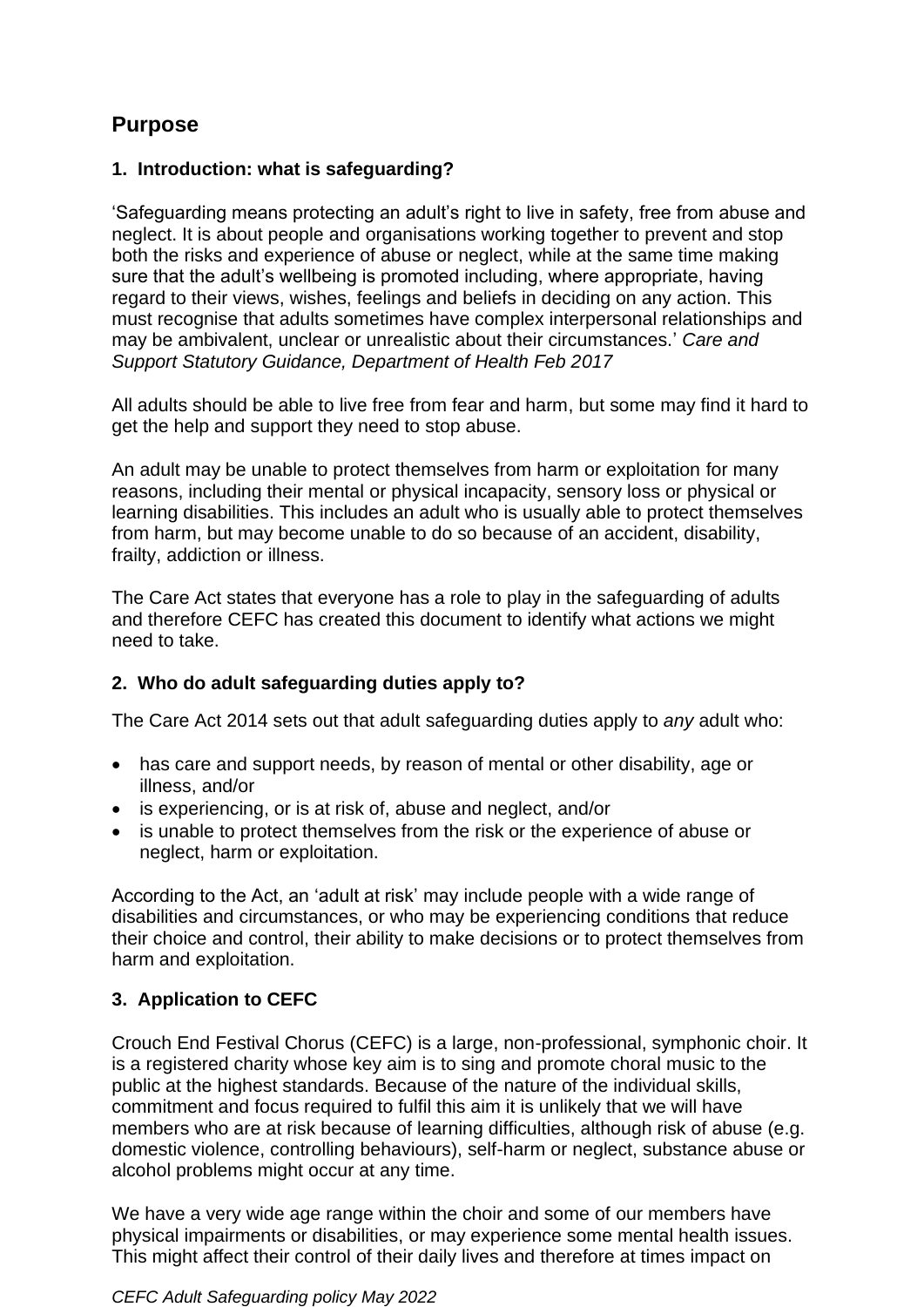how they interact with CEFC. Where this is identified, the choir aims to offer reasonable support to enable them to continue to sing. This is covered in our Equality and Diversity Policy, our Health and Safety Policy and our Prevention of Harassment and Bullying Policy.

## **4. Policy Statement**

Crouch End Festival Chorus will not tolerate the abuse of adults in any form and is committed to safeguarding the adults described above in paragraph 2 with support for their needs, within the resources available to the choir.

Providing support for individuals should be person-led and outcome-focused. The individual should be involved in identifying how best to respond to their safeguarding situation by giving them more choice and control in managing their safety.

Charity Trustees are responsible for making sure that no one is harmed by any contact with CEFC and ensuring that we refer an adult identified as being at risk to the relevant local authority for support and help if appropriate.

The safeguarding leads on the committee will be the Membership Secretary and General Manager; on the Board the safeguarding lead will be the Chair. CEFC will also record the names of any members who have had recognised Adult Safeguarding Training to advise the charity on an ad-hoc basis.

If we contract with partners who have vulnerable adults within their membership (e.g. within a workshop) we expect them to demonstrate compliance with safeguarding legislation and guidance through their own Adult Safeguarding Policy.

## **5. Who do I go to if I am concerned?**

Please see the diagram on page 1 of this policy for contact details.

New members of the choir should make any needs known to the General Manager or Membership lead on joining, in order to discuss what can reasonably be done to support them within our resources.

Members can share any concerns about themselves or others in confidence with the General Manager or Membership lead, who ill address them with the person concerned and if necessary make a referral for help for the concerns identified. We are not responsible for the subsequent investigation of such concerns. Any referrals will be documented but kept confidential.

Appendix 1 explains that in certain circumstances we might need to report a safeguarding issue irrespective of whether the individual would want us to.

## **6. Who does this policy statement apply to?**

This policy applies to all members of CEFC. It is intended to supplement the existing CEFC policies on Equality and Diversity and Health and Safety, and the Prevention of Harassment and Bullying Code. Subcontractors working with CEFC also need to understand their role and responsibilities in safeguarding adults. Therefore, all members and subcontractors must to comply with this policy statement.

#### *CEFC Adult Safeguarding policy May 2022*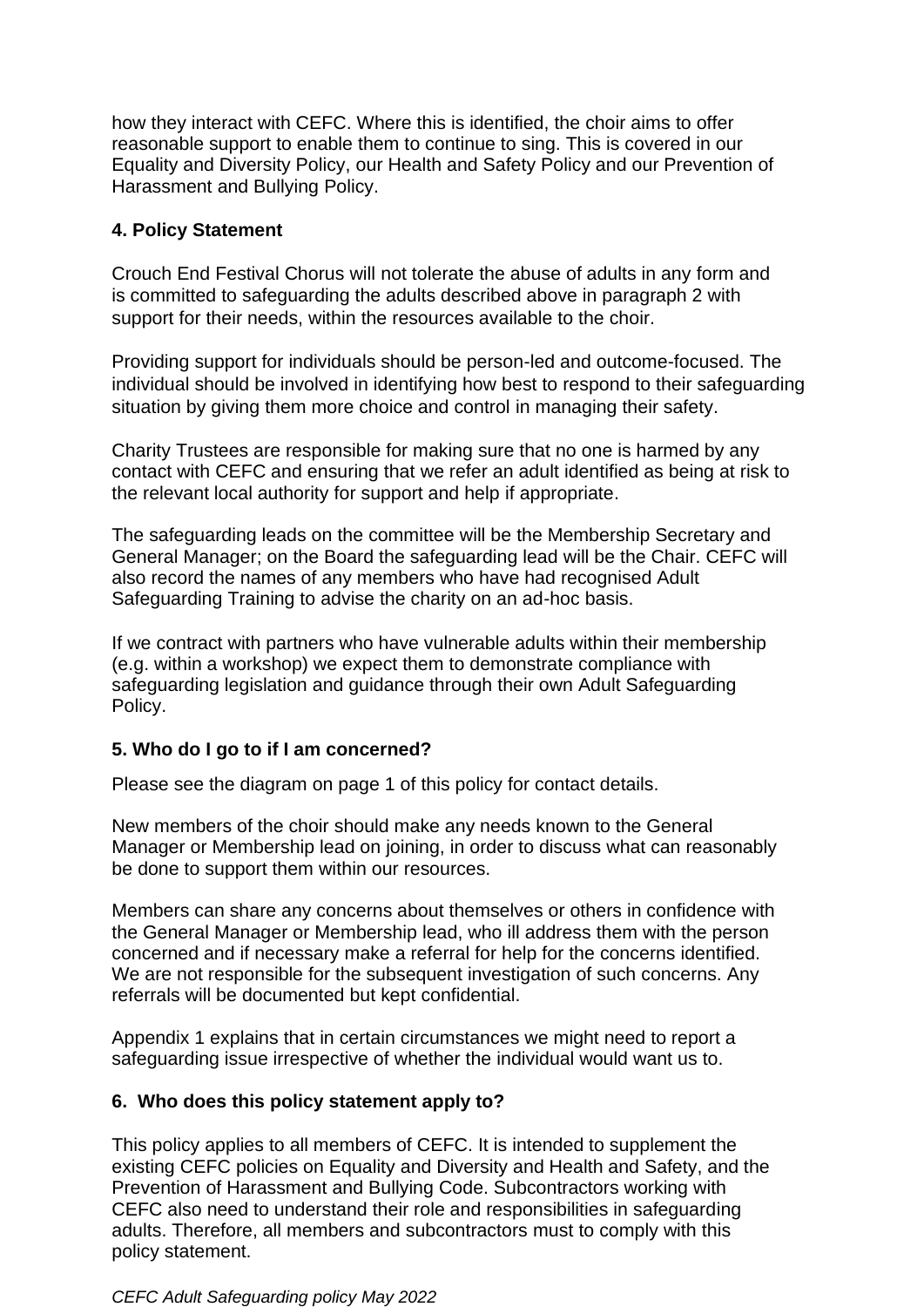## **7. Consent to Refer to Safeguarding Services**

In CEFC any safeguarding issue will be discussed with the individual concerned, and if they need help, with their consent, we will refer them to the relevant Local Authority Safeguarding Service.

Individuals could refuse to be referred, which is their right except where there is concern that:

- A criminal offence has occurred
- The serious and ongoing nature of the abuse means that the individual or another person is at risk and they are unable to make decisions as it is affecting their mental capacity, so in order to protect them the information must be shared with those who can help.

#### **8. Review**

This policy will be reviewed by the Trustees every three years. It is posted on the CEFC public website, and is included in the pack given to all new members.

| <b>Policy title</b> | <b>Adult safeguarding policy</b> |
|---------------------|----------------------------------|
| Date adopted        | May 2021                         |
| Frequency of review | Three-yearly                     |
| Last reviewed       | April 2021                       |
| Last approved by    | May 2022                         |
| <b>Trustees</b>     |                                  |
|                     | May 2025 subject to reviewing    |
| Next review due     | changes in legislation           |
|                     |                                  |

*Crouch End Festival Chorus is a registered charity number 1110790, limited by guarantee and registered in England number 5052052. Registered office: 1st Floor, Sackville House, 143-149 Fenchurch Street, London EC3M 6BL*